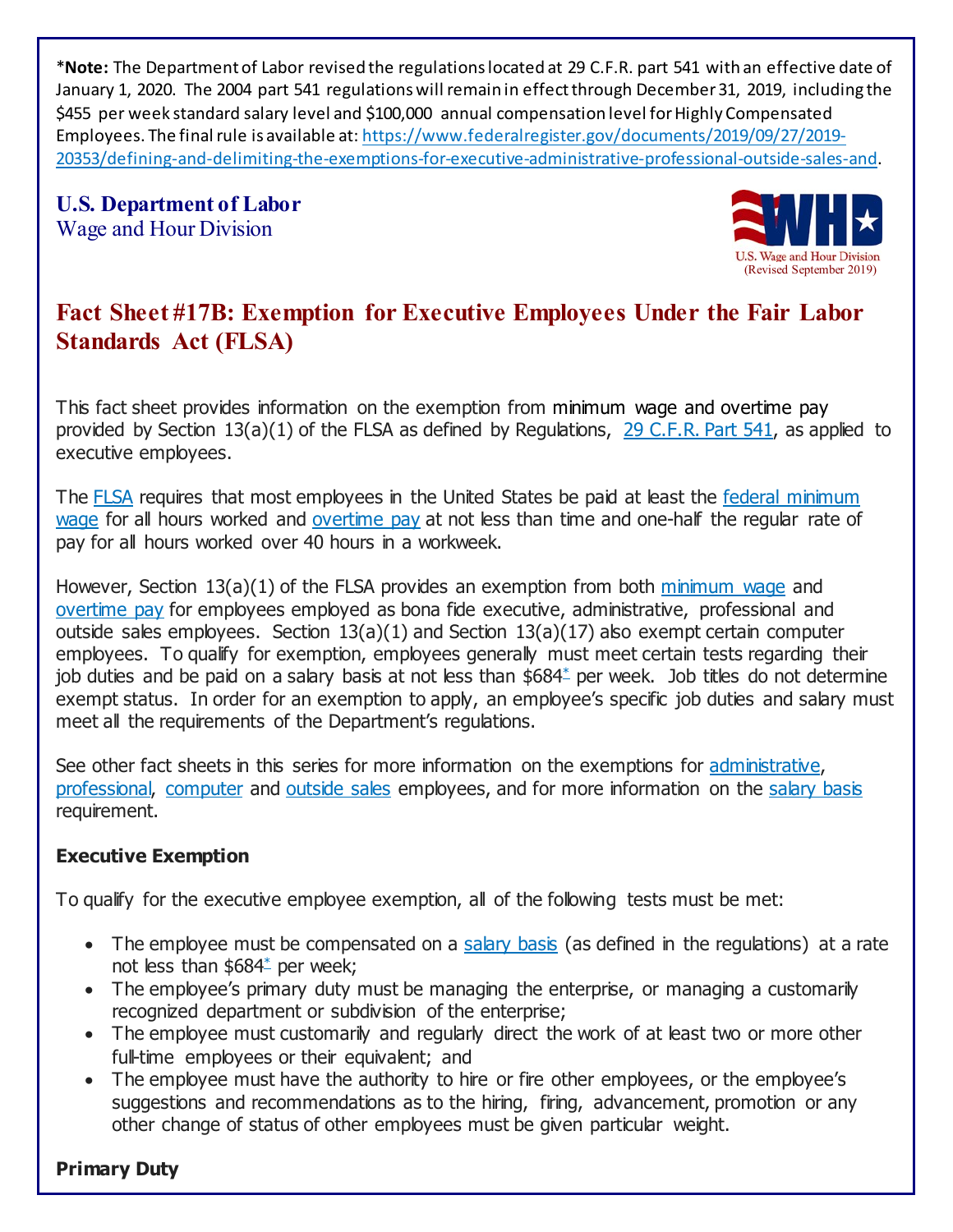"Primary duty" means the principal, main, major or most important duty that the employee performs. Determination of an employee's primary duty must be based on all the facts in a particular case, with the major emphasis on the character of the employee's job as a whole.

#### **Management**

Generally, "management" includes, but is not limited to, activities such as interviewing, selecting, and training of employees; setting and adjusting their rates of pay and hours of work; directing the work of employees; maintaining production or sales records for use in supervision or control; appraising employees' productivity and efficiency for the purpose of recommending promotions or other changes in status; handling employee complaints and grievances; disciplining employees; planning the work; determining the techniques to be used; apportioning the work among the employees; determining the type of materials, supplies, machinery, equipment or tools to be used or merchandise to be bought, stocked and sold; controlling the flow and distribution of materials or merchandise and supplies; providing for the safety and security of the employees or the property; planning and controlling the budget; and monitoring or implementing legal compliance measures.

## **Department or Subdivision**

The phrase "a customarily recognized department or subdivision" is intended to distinguish between a mere collection of employees assigned from time to time to a specific job or series of jobs and a unit with permanent status and function.

## **Customarily and Regularly**

The phrase "customarily and regularly" means greater than occasional but less than constant; it includes work normally done every workweek, but does not include isolated or one-time tasks.

## **Two or More**

The phrase "two or more other employees" means two full-time employees or their equivalent. For example, one full-time and two half-time employees are equivalent to two full-time employees. The supervision can be distributed among two, three or more employees, but each such employee must customarily and regularly direct the work of two or more other full-time employees or the equivalent. For example, a department with five full-time nonexempt workers may have up to two exempt supervisors if each supervisor directs the work of two of those workers.

## **Particular Weight**

Factors to be considered in determining whether an employee's recommendations as to hiring, firing, advancement, promotion or any other change of status are given "particular weight" include, but are not limited to, whether it is part of the employee's job duties to make such recommendations, and the frequency with which such recommendations are made, requested, and relied upon. Generally, an executive's recommendations must pertain to employees whom the executive customarily and regularly directs. It does not include occasional suggestions. An employee's recommendations may still be deemed to have "particular weight" even if a higher level manager's recommendation has more importance and even if the employee does not have authority to make the ultimate decision as to the employee's change in status.